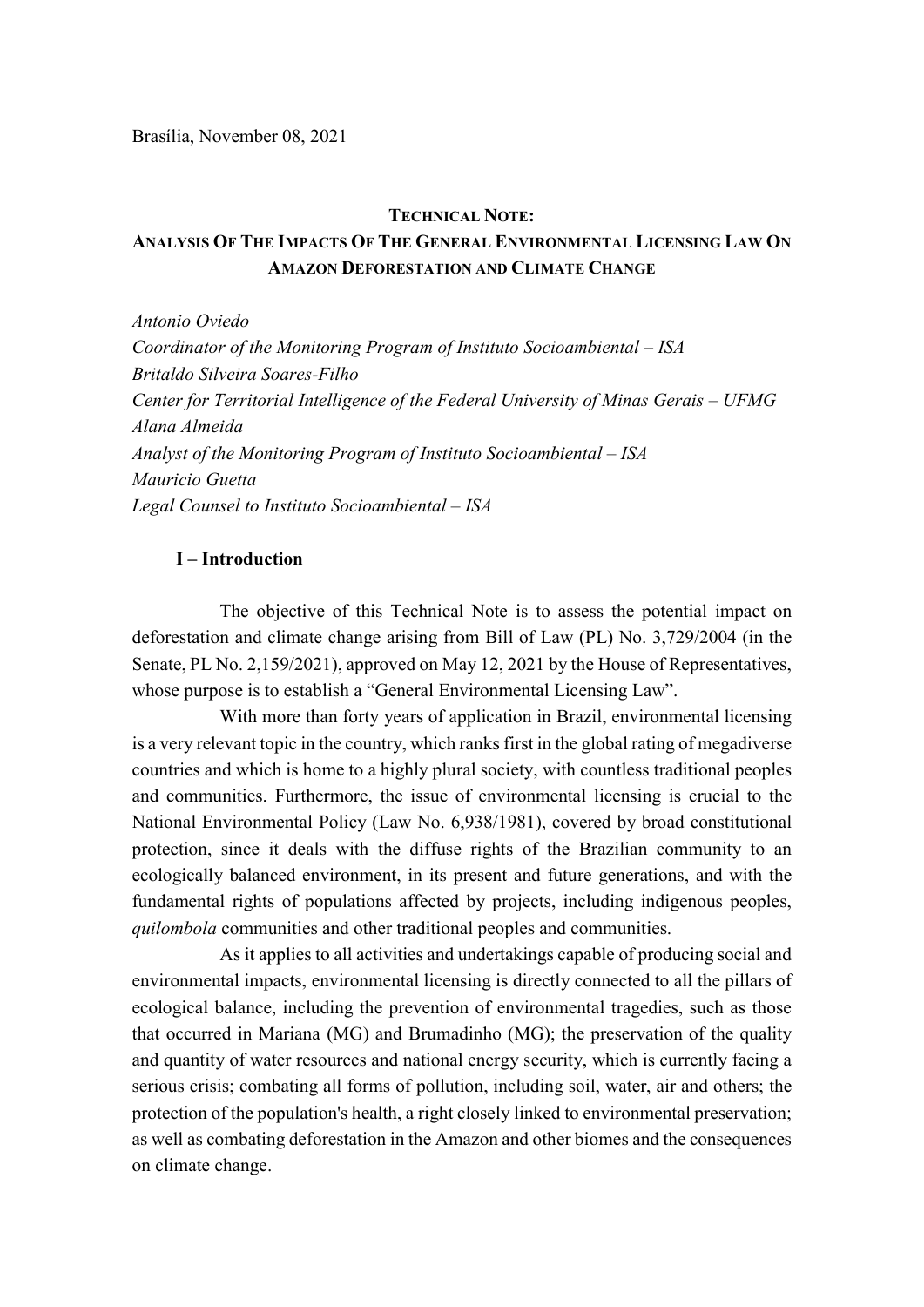Focusing on this last aspect, and due to the importance of the subject for the entire Brazilian society, Instituto Socioambiental – ISA presents its technical assessment on the potential impacts of PL No. 3,729/2004 on deforestation in the Brazilian Amazon and climate change.

## II – Notes on environmental licensing under current legislation

Since 1981, when it was classified as an instrument of the National Environmental Policy, environmental licensing has been applicable to all activities or enterprises "that use environmental resources, that are actually or potentially polluting or that are capable of causing environmental degradation, in any manner (...) which shall require prior environmental licensing" (article 10 of Law 6,938/1981). There is no provision establishing any exception to this general rule.

Supplementary Law No. 140/2011 confirms such legal guidance, by conceptualizing environmental licensing as "the administrative procedure for the licensing of activities or enterprises that use environmental resources, that are actually or potentially polluting or that are capable of causing environmental degradation, in any manner (article 2, I).

In fact, environmental licensing is an instrument covered by broad constitutional protection, consisting of a true mechanism for the protection of economic order guided by sustainability. Under the terms of article 170, VI, one of the guiding principles of economic order is precisely the "protection of the environment, with different treatments being ensured according to the environmental impact of products and services and their elaboration and provision processes". In this sense, the economic order will only be respected from a constitutional point of view when this and the other principles provided for in said provision are respected. According to the Federal Supreme Court - STF:

"The principle of free enterprise, inserted in the main section of article 170 of the Federal Constitution, is nothing more than a general clause whose content is established by the items of that article. These principles clearly define the freedom of enterprise not as an anarchic freedom, but rather as a social freedom, and which may, consequently, be subject to certain limitations."<sup>1</sup>

There are several constitutional provisions that apply to environmental licensing. First of all, it is important to mention article 23 of the Constitution, which, in its items VI and VII, establish that the Federal Government, the States and the Federal District (in addition to the Municipalities, whose attributions are defined in article 30) are jointly responsible for environmental protection and for the fight against pollution in any form, as well as for the preservation of forests, fauna and flora.

<sup>&</sup>lt;sup>1</sup> Federal Supreme Court, First Panel. Motion for Clarification in the records of Extraordinary Appeal No. 1.104.226. Reporting Justice Roberto Barroso. Official Gazette of the Courts, electronic edition of May 25, 2018.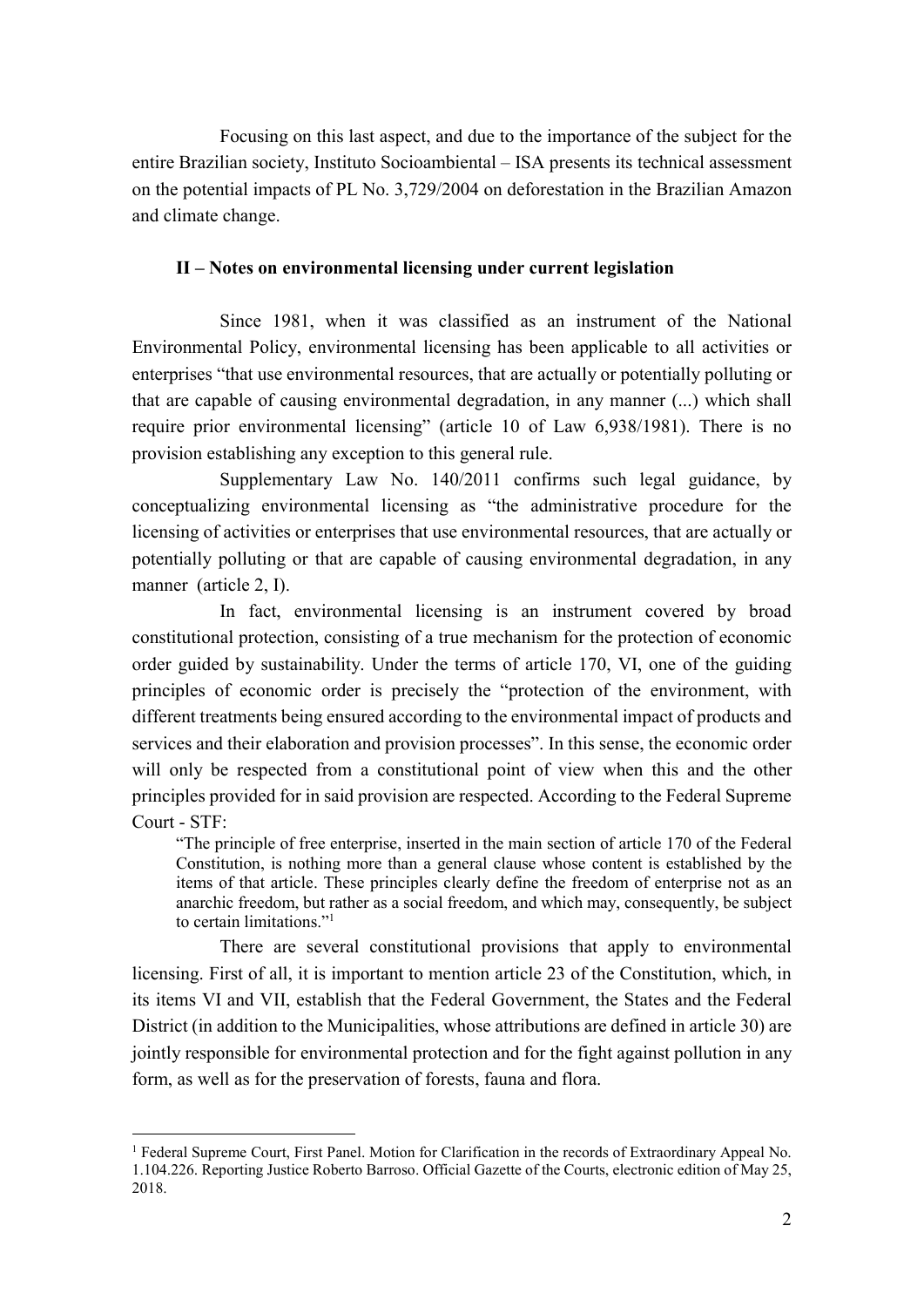In this sense, and without intending to exhaust the subject, article 225, paragraph 1, of the Federal Constitution expressly established a series of duties to be fulfilled by Public Authorities, aiming at ensuring the effectiveness of the fundamental right of all individuals to an ecologically balanced environment and to a healthy quality of life, among which the following obligations should be highlighted:

- (i) to preserve and restore essential ecological processes and provide for the ecological management of species and ecosystems (item I);
- (ii) to preserve the diversity and integrity of the country's genetic heritage and supervise entities that pursue research and manipulation of genetic materials (item II);
- (iii) to require, in accordance with the law, for the installation of a construction work or activity potentially causing significant degradation of the environment, a prior environmental impact study, which must be publicized (item IV);
- (iv) to control the production, sale and use of techniques, methods and substances that pose a risk to life, quality of life and the environment (item V); and
- (v) to protect fauna and flora, prohibiting, in accordance with the law, practices that endanger their ecological function, cause the extinction of species or submit animals to cruelty (item VII).

There are also several other fundamental rights protected by environmental licensing, insofar as activities and undertakings can affect them. Some of the most obvious examples are: the right to health, established in article 196 of the Federal Constitution; the right to the protection of culture, including that of traditional peoples and communities, provided for in articles 215 and 216; the rights of indigenous peoples, established in article 231; the rights of *quilombola* communities, provided for in article 68 of the Transitory Constitutional Provisions Act. In this regard, the STF recognizes the interdependent relationship between environmental protection and several other fundamental rights, such as: "the right to life (article 5, CF), to health (article 6, CF), to food and water drinking security (article 6, CF), to housing (in the sense of habitat), to work (article 7, CF), which may also affect the right to cultural identity, to the way of life and livelihood of indigenous peoples, *quilombola* communities and other traditional communities (article 23, III, article 215, main section and paragraph 1 and article 216 combined with article 231, CF and article 68, ADCT). Such an interdependent relationship between the right to a healthy environment and other rights is not strange to the case law of the Federal Supreme Court."<sup>2</sup> Such standing is also supported by the Inter-American Court of Human Rights.<sup>3</sup>

<sup>2</sup> Federal Supreme Court. Order. ADPF No. 708. Reporting Justice Luís Roberto Barroso. Official Gazette of the Courts of February 9, 2017.

 $3$  "(...) several fundamental rights require, as a necessary precondition for their enjoyment, a minimum environmental quality, and are profoundly affected by the degradation of natural resources. (...) Numerous points of interconnection arise from this relationship of interdependence and indivisibility between human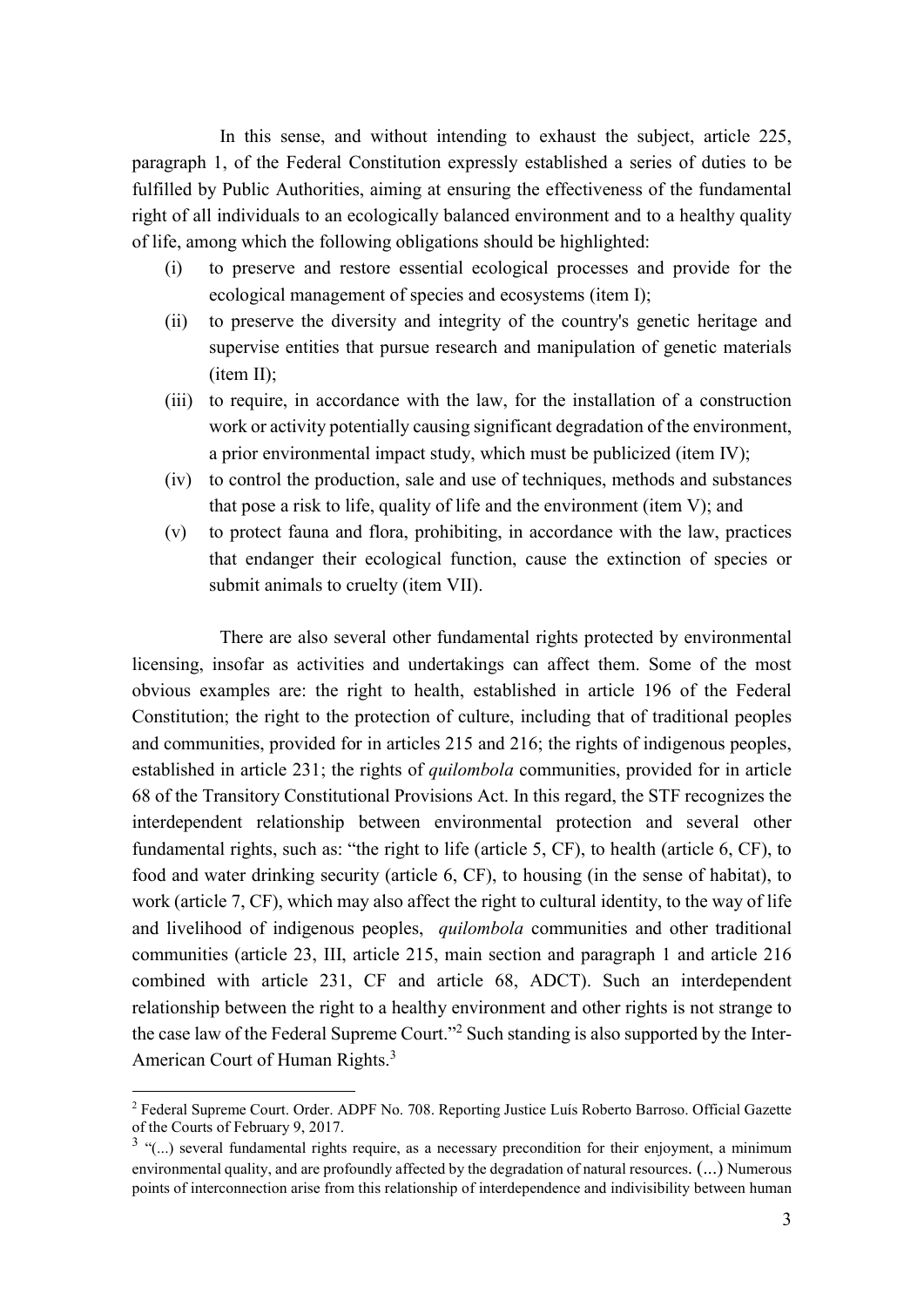Since environmental licensing is an instrument to ensure the compatibility of economic, environmental and social values, the weakening thereof may result in violation of the Federal Constitution, especially if we consider that, according to the STF, "economic activity cannot be pursued in disharmony with the principles intended to enforce environmental protection. Environmental safety cannot be compromised by business interests or be dependent on purely economic motivations, especially if one bears in mind that economic activity is subject to the constitutional rules that govern the matter, among other general principles, which privileges the 'protection of the environment' (Federal Constitution, article 170, VI)<sup>\*4</sup>. Hence, as the Supreme Court understands, "developments and economic activities will only be deemed lawful and constitutional when they comply with all applicable environmental protection rules."<sup>5</sup>

# III – Potential impact of PL No. 3,729/2004 on Amazon deforestation and climate change

## III.1. – Provisions of PL No. 3,729/2004 that affect deforestation in the Amazon and in other biomes

Contrary to what is defined in current legislation, which requires environmental licensing of any undertaking that causes social and environmental impacts, PL No. 3,729/2004 makes the instrument an exception.

First, there is a lengthy list that exempts thirteen activities with environmental impact from environmental licensing requirements, as per articles 8 and 9 of the Bill. Such list, for the purposes of this study, includes the non-requirement of licensing for all agroforestry activities (except for medium- or large-size intensive livestock farming), which is an activity that produces relevant impacts on deforestation. Besides states and municipalities are allowed to include other activities in said federal list.

In addition to the exceptions, the vast majority of projects that are currently licensable in the country will be subject to a type of license that, in reality, should not even be considered as such. According to article 21, all activities not classified as having a significant environmental impact will be subject to an Adhesion and Commitment License, which is part of a self-declaratory, automatic system. In this form of

rights, the environment, and sustainable development owing to which (...) 'all human rights are vulnerable to environmental degradation, in that the full enjoyment of all human rights depends on a supportive environment'." (Inter-American Court of Human Rights. Advisory Opinion OC-23/17, December 15, 2017.)

<sup>4</sup> Federal Supreme Court. Full Session. Precautionary Measure in the Records of Direct Unconstitutionality Measure No. 3540-1/DF. Reporting Justice Celso de Melo. Official Gazette of the Federal Government, electronic edition of February 3, 2006.

<sup>&</sup>lt;sup>5</sup> Federal Supreme Court. Full Session. Direct Unconstitutionality Action No. 6288. Reporting Justice Rosa Weber. Official Gazette of the Federal Government, electronic edition of December 2, 2020.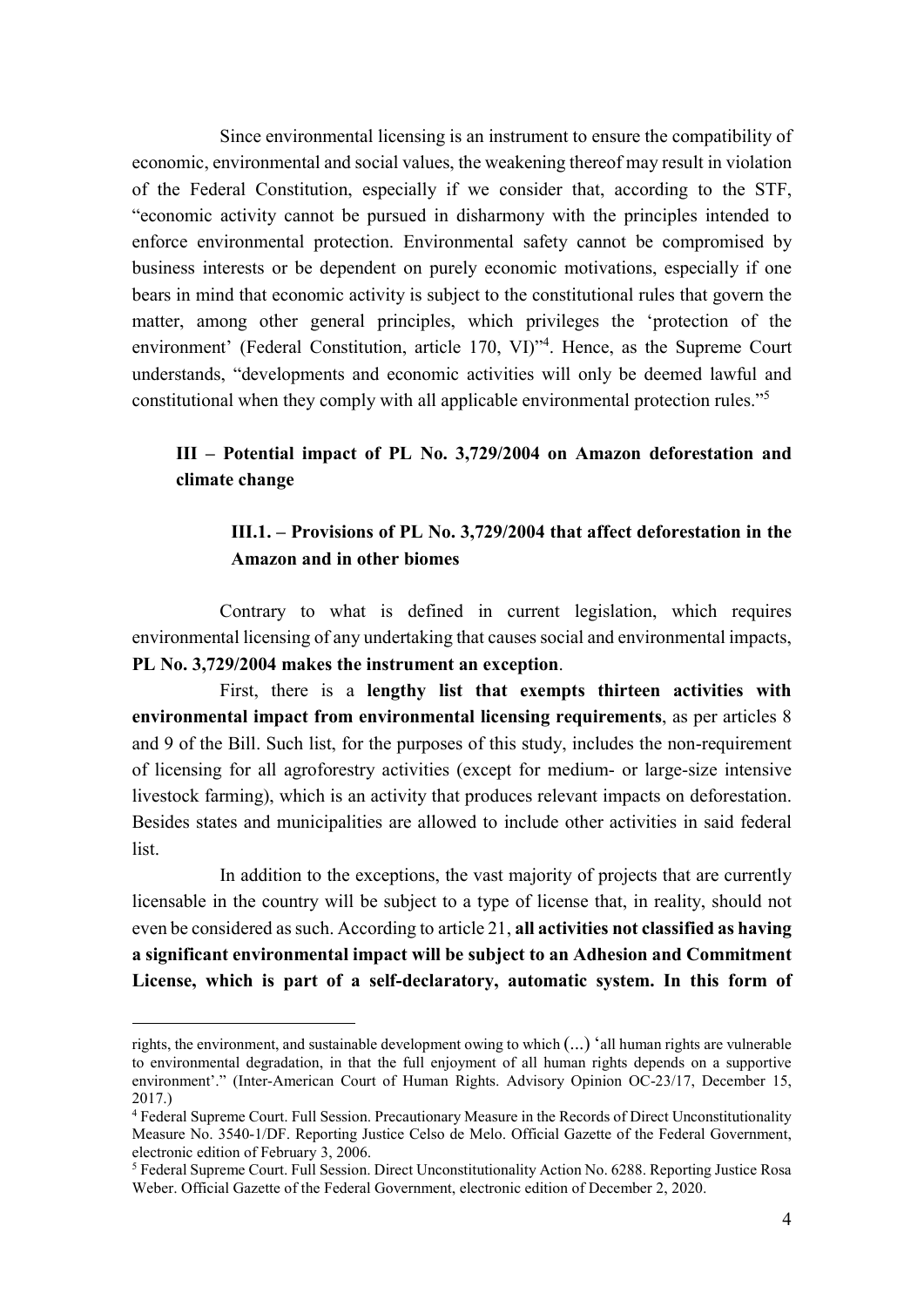licensing, there is no prior assessment of the development by an environmental agency, and the "license" is automatically issued through an electronic system upon insertion of self-declared information by the developer itself. It should also be noted that article 11 of the Bill still proposes the application of LAC to the expansion of capacity and the paving of pre-existing facilities, a highly vague term that may cover some of the developments that have the greatest potential for impact on deforestation in the Amazon, such as paving or expanding roads, as analyzed below.

Only developments identified as having significant degrading potential, which is the minority, will be subject to licensing through a Prior Environmental Impact Assessment. And even in these cases, article 13, paragraphs 1, 2 and 5 expressly ban the imposition of conditions (prevention, mitigation and compensation measures) on environmental impact: (i) caused by third parties; and (ii) over which the Public Power holds enforcement power. As the fight against deforestation and other illegal activities in the Amazon subject to the enforcement power – and represents a constitutional duty – of the state, in addition to being an activity carried out by "third parties", it follows that measures to contain deforestation resulting from the installation of impact-causing projects, such as roads, railways, hydroelectric plants and others, can no longer be subject to environmental conditions.

Finally, it should be noted that the text approved by the House of Representatives includes no reference to measures capable of promoting the adequacy of potentially impacting activities and undertakings to the National Policy on Climate Change, established by the Law No. 12,187/2009, or to any of the international agreements executed by Brazil, especially the Paris Agreement.

Therefore, it appears that, from the wording of PL No. 3,729/2004, approved by the House of Representatives and submitted to deliberation by the Federal Senate as part of PL No. 2,159/2021, no development in the country will be required to adopt any further measures to control deforestation, since: (i) projects exempt from licensing will not be evaluated; (ii) the majority projects subject to LAC will be excepted from prior impact assessment by the licensing bodies and a mere self-declaration will be sufficient to obtain an automatic "license"; and (iii) even in the cases of developments with significant impact, which ordinarily would be subject to environmental licensing, with a prior analysis by the environmental agency, the adoption of measures to combat illegal deforestation in the Amazon and other biomes is banned.

### III.2. – Examination of cases

As noted, unlike what happens today, PL No. 3,729/2004 prevents the adoption, by entrepreneurs, of any measures to support the fight against deforestation, even in cases identified as potentially causing significant degradation of the environment.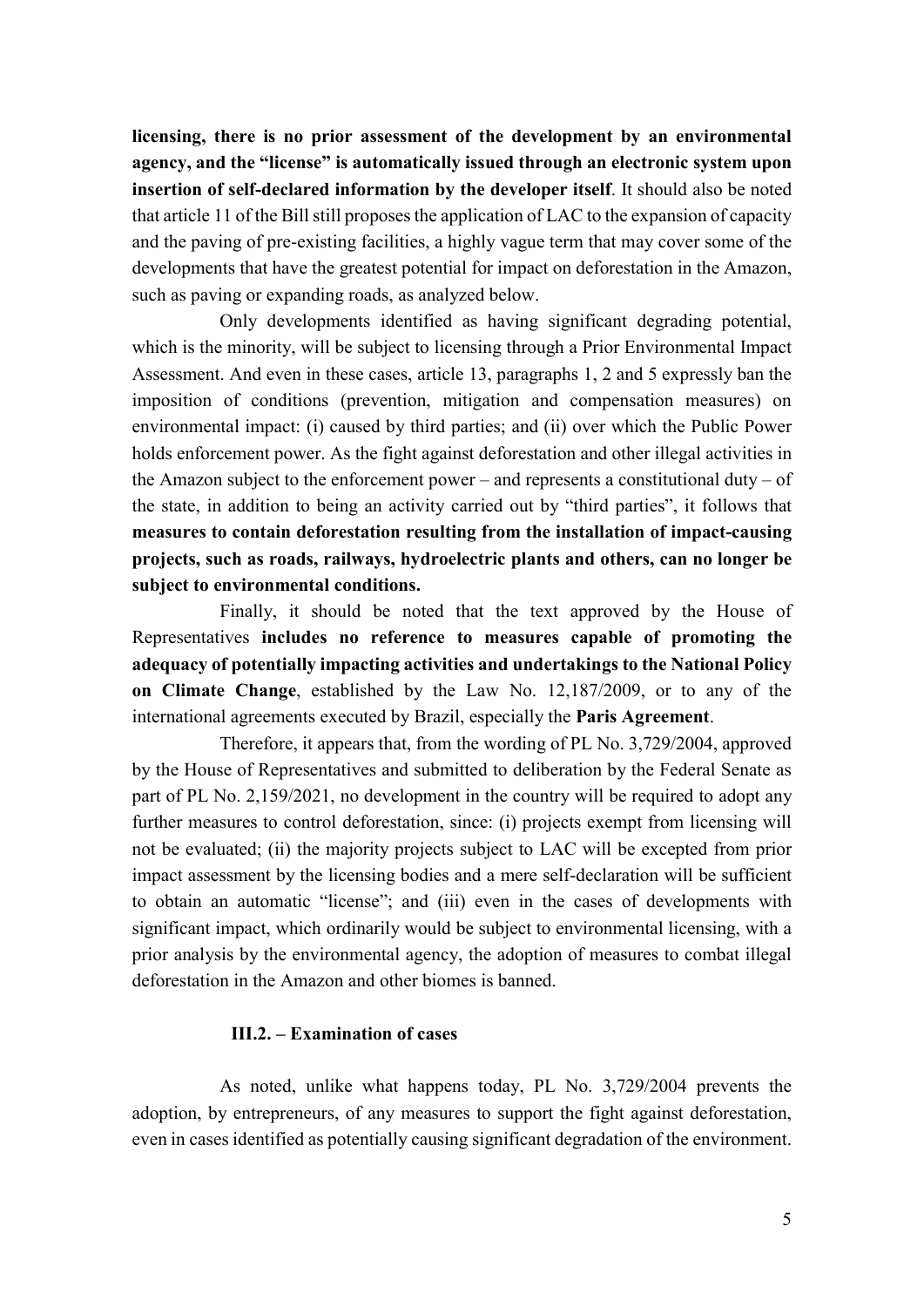Furthermore, there is no provision, in the text approved by the House of Representatives, dealing with the subject of climate change.

Initially, it should be noted that deforestation in the Amazon, as well as other forms of land use change, is the main source, in Brazil, of climate emergency-causing gas emissions. In 2019, Brazil had an increase of 9.6% in gross emissions of greenhouse gases<sup>6</sup>, which corresponds to 2.17 billion tons of equivalent carbon dioxide (tCO2 e), when compared to 1.98 billion in 2018.

A quick analysis of gross greenhouse gas emissions data indicates that deforestation, particularly in the Amazon, has driven emissions growth over the past year. The amount of greenhouse gases released into the atmosphere due to land usage change rose 23% in 2019, reaching 968 million tCO2 e – when compared to 788 million in 2018. Land usage changes, driven by deforestation, continue to account for the majority of Brazilian emissions, i.e., 44% of the total. Added to emissions from agricultural activities, which will be exempted from licensing under to article 9 of PL No. 3,729/2004, the percentage reaches 72%.

To assess possible consequences of PL No. 3,729/2004 on deforestation in the Amazon and on climate change, given the impossibility of making consistent predictions for the entire biome, especially due to the uncertainty about which infrastructure works will actually be carried out from now on by the Public Administration, we have selected two examples of projects considered to be a priority by the federal government, on which there is accrued scientific knowledge and certainty about the intention behind their implementation.

### a) Highway BR-319

-

Several studies have proven the deforestation-increasing effect resulting from the construction of roads. Deforestation is much greater near roads than in other parts of the Amazon. One of such studies<sup>7</sup> shows that 95% of the accrued deforestation in the Amazon is concentrated within a 5.5 km radius around roads. This impact is also accompanied by forest fires, 85% of which are concentrated within a radius of 5 km around roads in the Amazon<sup>8</sup>.

<sup>6</sup> Albuquerque I. et at. (2020) SEEG 8 - Análise das emissões brasileiras de gases de efeito estufa e suas implicações para as metas de clima do Brasil 1970-2019.

<sup>&</sup>lt;sup>7</sup> Barber CP, Cochrane MA, Souza CM, Laurence WF (2014) Roads, deforestation, and the mitigating effect of protected areas in the Amazon. Biological Conservation, Volume 177, Pages 203-209, ISSN 0006-3207, https://doi.org/10.1016/j.biocon.2014.07.004.

<sup>&</sup>lt;sup>8</sup> Kumar SS, Roy DP, Cochrane MA, Souza CM, Barber CP, Boschetti L. (2014) A quantitative study of the proximity of satellite detected active fires to roads and rivers in the Brazilian tropical moist forest biome. International Journal of Wildland Fire 23(4):532-543.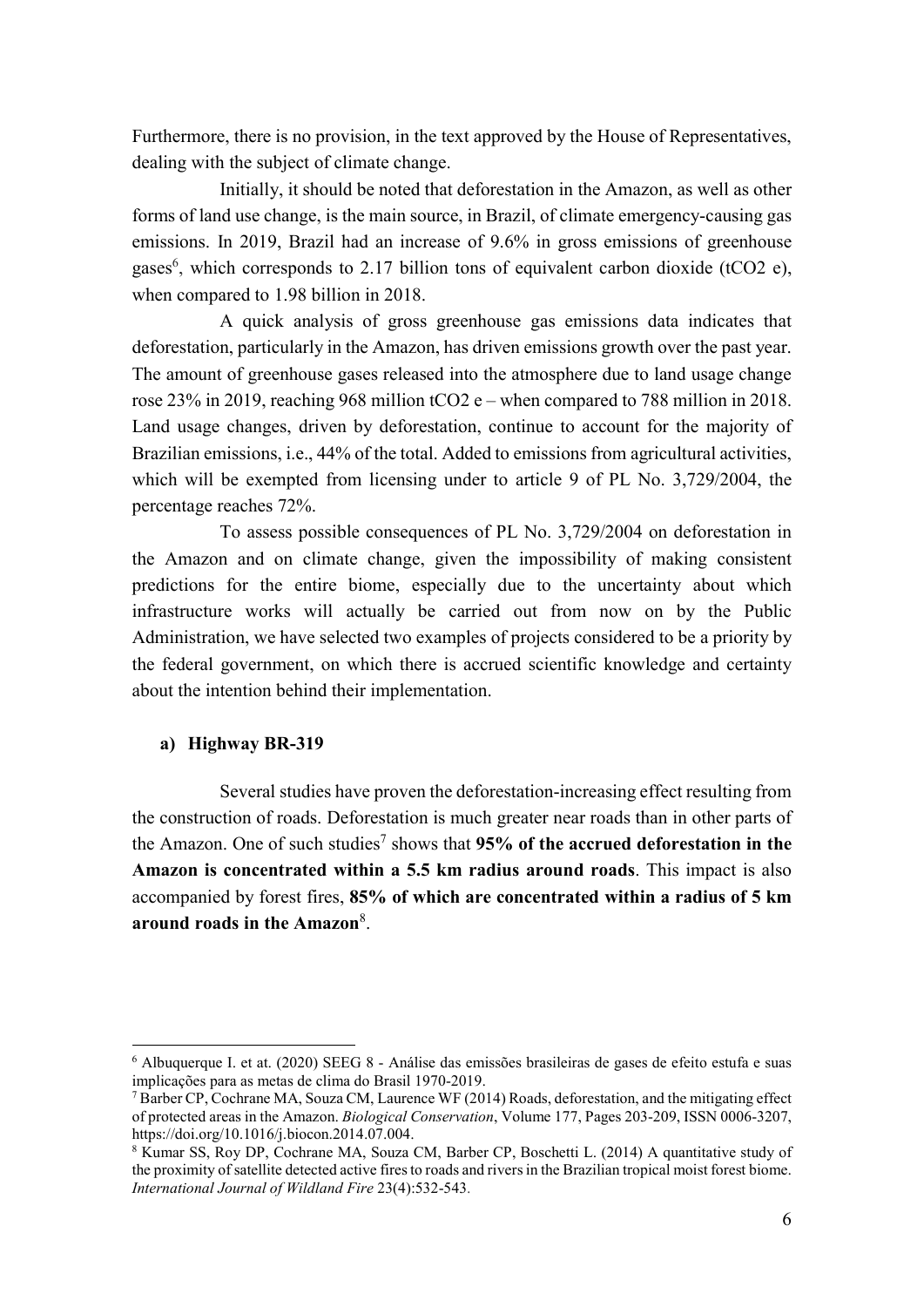

Figure: Christopher P. Barber, Mark A. Cochrane, Carlos M. Souza, William F. Laurance, (2014) Roads, deforestation, and the mitigating effect of protected areas in the Amazon, Biological Conservation, Volume 177, Pages 203-209, ISSN 0006-3207, https://doi.org/10.1016/j.biocon.2014.07.004.

Highway BR-319, which connects Rondônia to central Amazon, has a high potential to accelerate deforestation in the region, as it will provide access to vast areas of the Amazon rainforest that are still preserved. A part of the road's total impact on deforestation occurs along the road route itself, but the greatest potential impact of the road stems from the fact that it enables migration to more distant borders.

In this scenario, the implementation of any road construction, should require adoption of measures to prevent the explosion of deforestation in the region, which, according to the legislation currently in force, must be carried out not only by the Public Authorities, pursuant to their enforcement, monitoring, control and inspection powers, but also by developers themselves, through the adoption of environmental conditions to be determined by the environmental agency within the scope of the environmental licensing process.

However, as reported above, PL No. 3,729/2004 prevents the imposition of conditions in cases that involve deforestation, even in cases of significant environmental impact, such as the construction of BR-319. In other words, if today the developer must adopt support measures to prevent the opening of side roads and consequently prevent illegal land grabbing and deforestation, once the provisions set forth in PL No. 3,729/2004 come into effect, the environmental agency will no longer be able to impose conditions to be fulfilled by the developer in order to mitigate such impacts.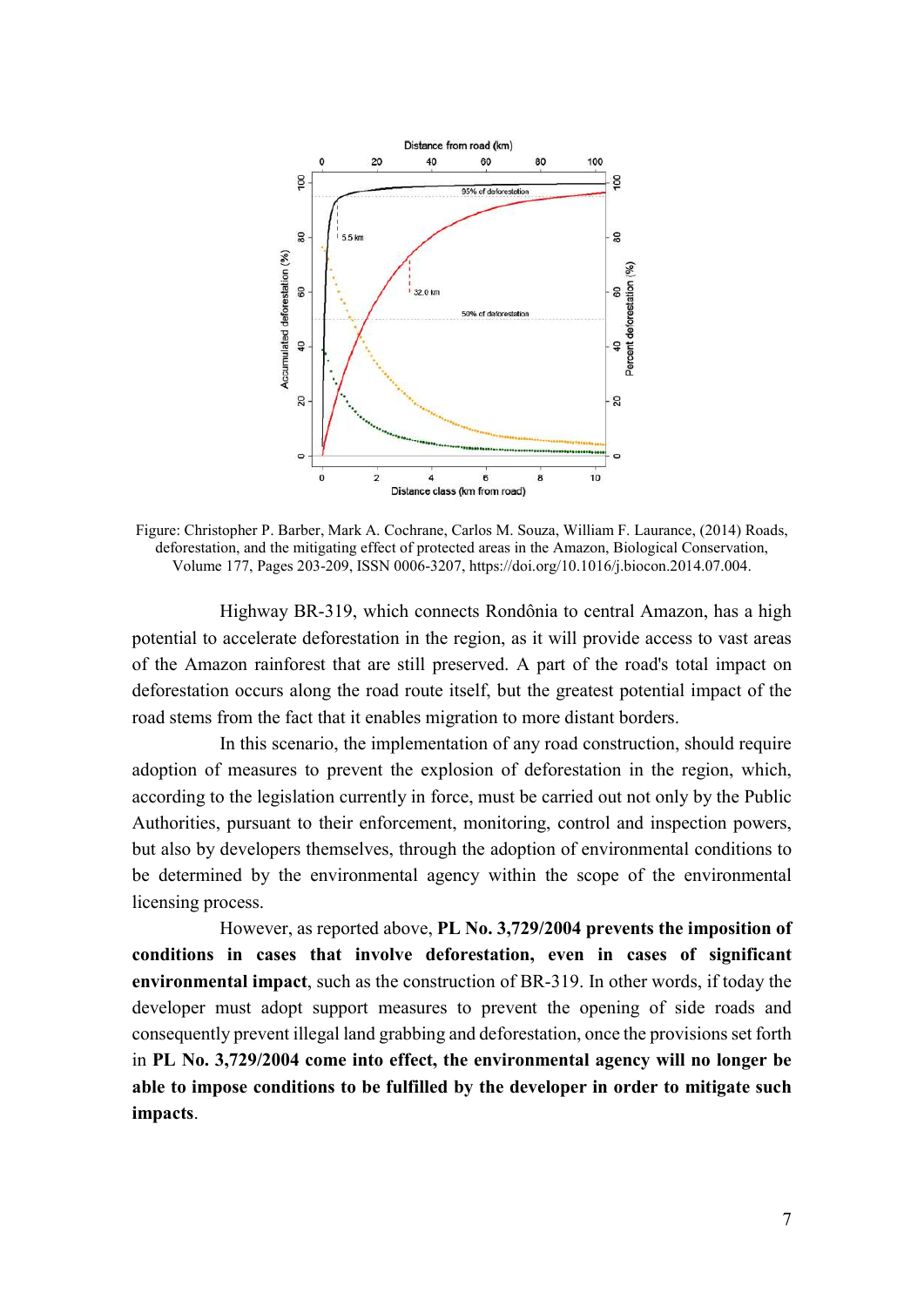A study carried out by the Federal University of Minas Gerais - UFMG<sup>9</sup>, analyzed the possible impacts of paving the BR-319 through the "SimAmazonia"  $10$ model, which integrates variables from the physical environment, infrastructure, demographic dynamics, land use planning and environmental governance to simulate deforestation.

Between 2015 and 2020, without the paving of the highway, the average annual deforestation rate in the state of Amazonas<sup>11</sup> was  $1,150 \text{ km}^2$ . With paving, and in a scenario without governance, as defined in PL No. 3,729/2004, a significant increase in deforestation is expected, which may reach 9,400 km² per year in 2050 within the boundaries of the state, a rate similar to that verified in the year of 2019 for the entire Legal Amazon region, i.e.,  $10,129 \text{ km}^{212}$ , which represented an increase of 34.4% in relation to the previous year.

Still in this scenario - without governance - the accrued deforestation in the state of Amazonas would reach about 170 thousand km², four times greater than the projected figures based on the historical average for the years 2012 to 2016.

To assess the climatic consequences of this increase in deforestation, emissions of greenhouse gases  $(CO2)$  were calculated<sup>13</sup>. With paving and without measures to control deforestation, accrued CO2 emissions would also more than quadruple when compared to a scenario without paving, reaching 8 billion tons, which is equivalent to the emission rate of 22 years of deforestation in the Legal Amazon based on the 2019 rate<sup>14</sup>. Such scenario would make it impossible for Brazil to fulfill the goals assumed under the Paris Agreement.

The impacts on environmental services resulting from the loss of native vegetation were also analyzed, especially regarding the regulation of rainfall. It is estimated that the reduction in precipitation will result in losses of over USD 350 million a year just in revenues from hydroelectric power generation activities, soy farming and cattle raising<sup>15</sup>.

<sup>10</sup> Soares-Filho BS, Nepstad D, Curran L, Voll E, Cerqueira G, Garcia RA, Ramos CA, Mcdonald A, Lefebvre P, Schlesdinger P (2006) Modeling conservation in the Amazon basin. Nature, 440:520-523.

<sup>9</sup> Soares-Filho B, Davis J, Rajão R (2020) Pavimentação da BR-319, a rodovia do desmatamento. CSR e LAGESA, Technical Note. Available at: https://csr.ufmg.br/csr/wpcontent/uploads/2020/11/Nota\_tecnica\_112020-01\_pavimentacao\_BR\_319.pdf

Soares-Filho BS, Moutinho P, Nepstad D, Anderson A, Rodrigues H, Garcia R, Dietschi L, Merry F, Bowman M, Hissa L, Silvestrini R, Maretti C (2010) Role of Brazilian Amazon protected areas in climate change mitigation. Proceedings of the National Academy of Sciences, 107:10821–10826

<sup>&</sup>lt;sup>11</sup> INPE. Project PRODES – Satellite Monitoring of the Brazilian Amazon Forest. (2020).

<sup>&</sup>lt;sup>12</sup> INPE. Project PRODES – Satellite Monitoring of the Brazilian Amazon Forest.  $(2020)$ .

<sup>13</sup> Strand J, Soares-Filho B, Costa HM, Oliveira U, Ribeiro SC, Pires GF, Oliveira A, Rajão R, May P, Hoff

R, Siikamäki J, Motta RS, Toman M (2018) Spatially explicit valuation of the Brazilian Amazon Forest's Ecosystem Services. Nature Sustainability, 1:657-664.

<sup>&</sup>lt;sup>14</sup> INPE. Project PRODES – Satellite Monitoring of the Brazilian Amazon Forest. (2020).

<sup>&</sup>lt;sup>15</sup> Strand J, Soares-Filho B, Costa HM, Oliveira U, Ribeiro SC, Pires GF, Oliveira A, Rajão R, May P, Hoff R, Siikamäki J, Motta RS, Toman M (2018) Spatially explicit valuation of the Brazilian Amazon Forest's Ecosystem Services. Nature Sustainability, 1:657-664.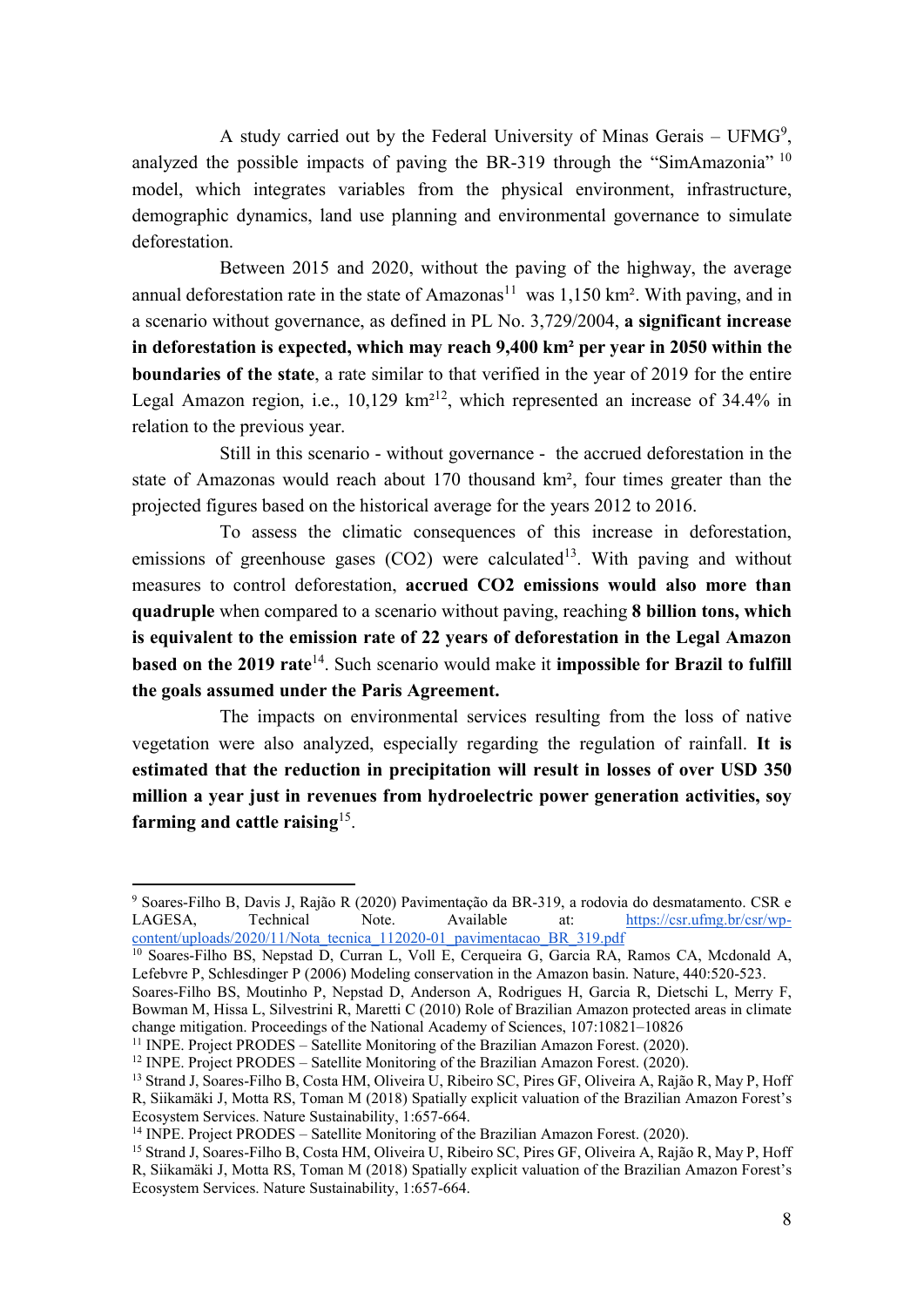Finally, it is important to note that the region's forests are considered essential for maintaining the Brazilian ecological balance and for combating global climate change. Considering the description of the areas found in the Attachment to Inter-ministerial Ordinance No. 60/2015, which regulates the participation of authorities involved in environmental licensing (FUNAI, ICMBio, etc.), thirty-seven protected areas are affected. These include twenty-five Conservation Units and twelve Indigenous Lands, which will be threatened by the Bill if the wording of the proposal approved by the House of Representatives as part of PL No. 3,729/2004 is upheld. Eighteen of the Conservation Units are slated for sustainable use, which, together with the Indigenous Lands, make up an extensive network of traditional communities and indigenous peoples.



Figure: Protected areas potentially affected by BR-319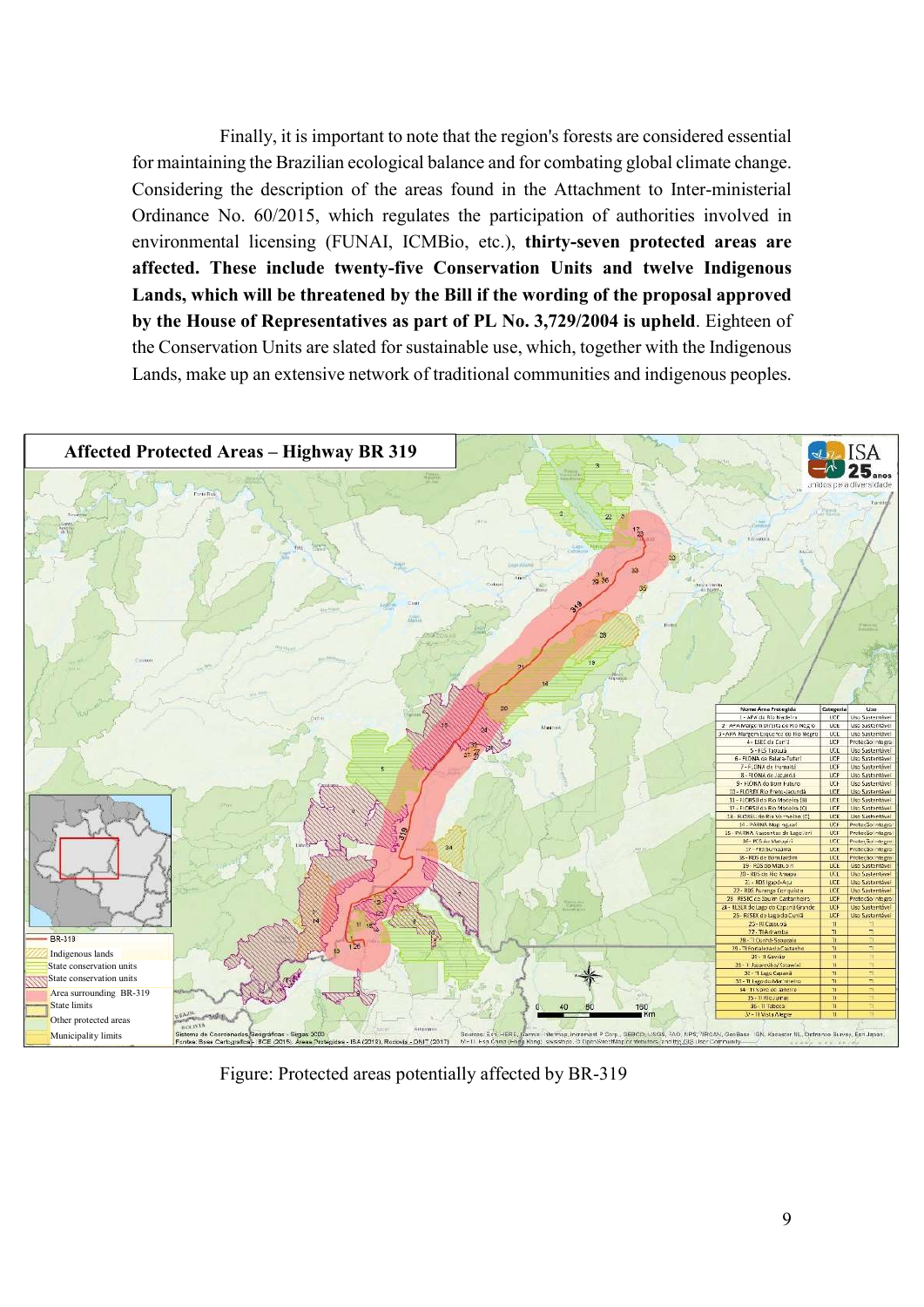### b) Ferrogrão Railway

-

In order to measure the impacts or reach of the effects of infrastructure works such as a railway, surveys must be carried out to analyze how the dynamics of the logistics of products to be transported in the region would be affected by the implementation of the development.

Based on mathematical models that simulate cargo logistics in Brazil, a study by the Federal University of Minas Gerais –  $UFMG<sup>16</sup>$  assessed the possible impacts of Ferrogrão on deforestation in the vicinity of the development. The model uses databases such as: transported products origin-destination matrices, infrastructure maps and freight prices for different modes of transport. The model simulates transport routes using the lowest accrued cost between origins (municipalities where production occurs, in the case of soybeans) and destinations (Federal revenue Office export units, such as ports and airports).

To this end, the soybean transport flow was reproduced for 2018 and for two scenarios for the implementation of Ferrogrão: (i) Ferrogrão scenario, a railway with only two terminals, an initial one in Sinop/MT and final one in Miritituba-Itaituba/PA and (ii) Ferrogrão-Matupá scenario, in which tan intermediate terminal is added in Matupá/MT.

The modeling of scenarios for the implementation of Ferrogrão points to variations in the accrued cost of transport from forty-eight municipalities in the states of Mato Grosso, Goiás and Mato Grosso do Sul to the ports of Santarém, Belém, Barcarena and Manaus. The result of the variations by municipality demonstrates that the implementation of the railroad would lead to a percentage reduction in transport costs ranging from 1% to 52%.

<sup>16</sup> Costa W, Davis J, Ribeiro A, Soares-Filho B. (2020) Amazônia do futuro: o que esperar dos impactos socioambientais da Ferrogrão? Centro de Sensoriamento Remoto, UFMG. Technical note. Available at: https://csr.ufmg.br/csr/wp-content/uploads/2020/11/Ferrograo\_policy-brief\_.pdf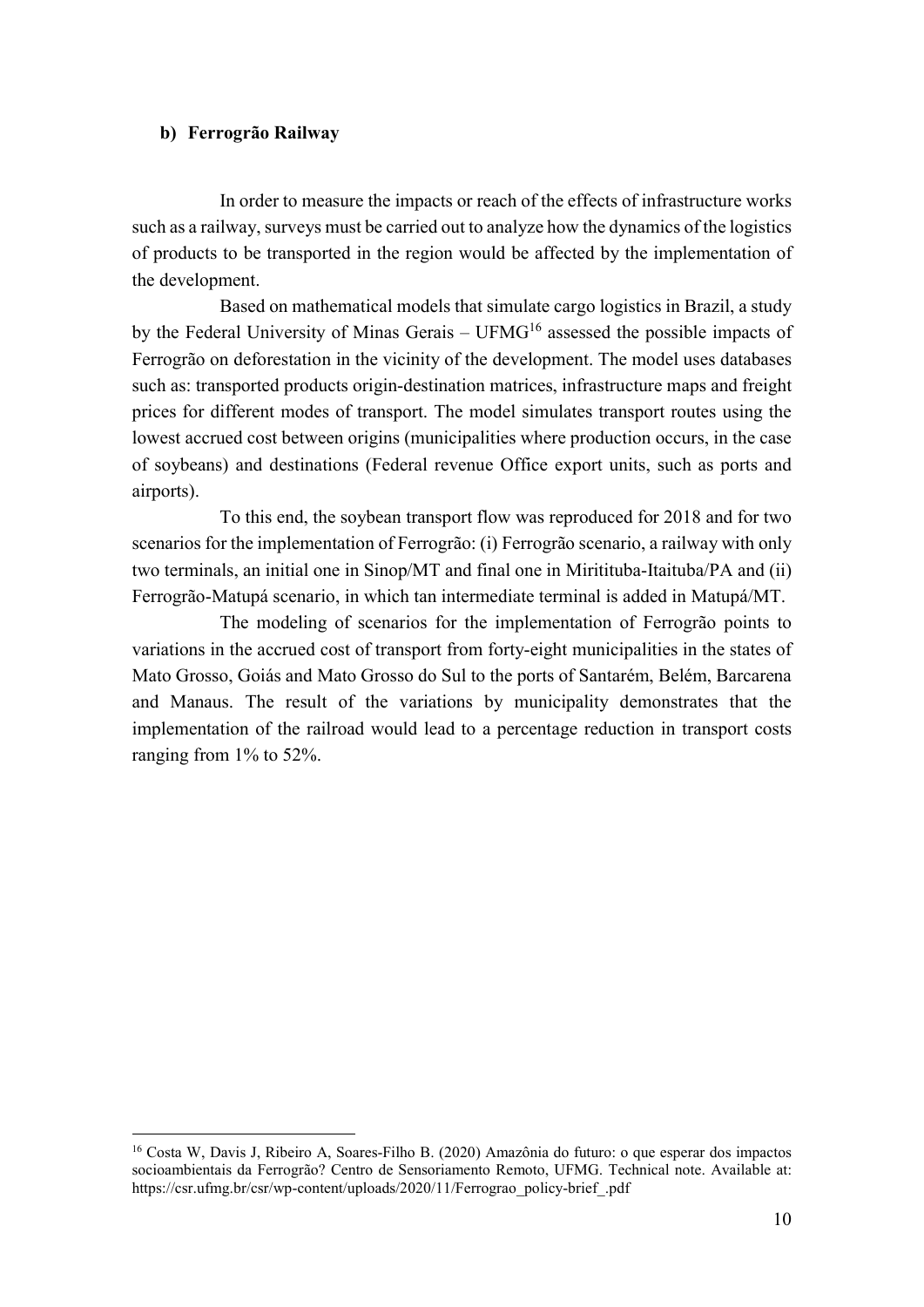

Figure: municipalities benefiting from reduced transport costs with Ferrogrão in the Ferrogrão scenario (a) and Ferrogrão-Matupá scenario (b): 1 Alto Araguaia, 2 Alto Garças, 3 Alto Taquari, 4 Bom Jardim de Goiás, 5 Bom Jesus do Araguaia, 6 Brasnorte, 7 Camapuã, 8 Campo Novo do Parecis, 9 Campo Verde, 10 Canabrava do Norte, 11 Chapadão do Céu, 12 Cláudia, 13 Costa Rica, 14 Diamantino, 15 Gaúcha do Norte, 16 Ipiranga do Norte, 17 Itaúba, 18 Itiquira, 19 Lucas do Rio Verde, 20 Marcelândia, 21 Matupá, 22 Mineiros, 23 Nova Mutum, 24 Nova Santa Helena, 25 Nova Ubiratã, 26 Nova Xavantina, 27 Paraíso das Águas, 28 Paranatinga, 29 Peixoto de Azevedo, 30 Perolândia, 31 Querência, 32 Rio Verde de Mato Grosso, 33 Rondonópolis, 34 Santa Carmem, 35 Santa Cruz do Xingu, 36 Santa Rita do Araguaia, 37 Santa Rita do Trivelato, 38 Santo Afonso, 39 São Gabriel do Oeste, 40 São José do Rio Claro, 41 São José do Xingu, 42 Sinop, 43 Sonora, 44 Sorriso, 45 Tangará da Serra, 46 Tapurah, 47 Torixoréu, 48 Vera.

The reduction in the cost of transport encourages agricultural expansion, thus motivating the conversion of new areas to agricultural use, whether pastures or native vegetation<sup>17</sup>. Considering the municipalities benefiting from the reduction in transport costs, 12% of their area is currently covered by forest (inside and outside protected areas) and another 35% of their area is covered by savannah vegetation.

It is also important to highlight that more than half of the native vegetation, i.e., 57%, is located in areas with high or very high suitability for soybean cultivation. In the Ferrogrão-Matupá scenario, this area accounts for 61%. The following are municipalities with more than 80% of native vegetation in areas classified as having high or very high agricultural suitability, which indicates a high risk of conversion of forest and savannah to agricultural use: Brasnorte, Campo Novo dos Parecis, Claudia, Ipiranga do Norte, Itaúba, Santa Carmem, Santo Afonso, São José do Rio Claro,

<sup>&</sup>lt;sup>17</sup> Pfaf, A. et al. (2018) Roads & SDGs, tradeoffs and synergies: learning from Brazil's Amazon in distinguishing frontiers. *Economics*: The OpenAccess, Open-Assessment E-Journal, 12 (2018-11): 1–25. Vilela T et al. (2020) A better Amazon road network for people and the environment. Proceedings of the National Academy of Sciences Mar 2020, 117 (13) 7095-7102.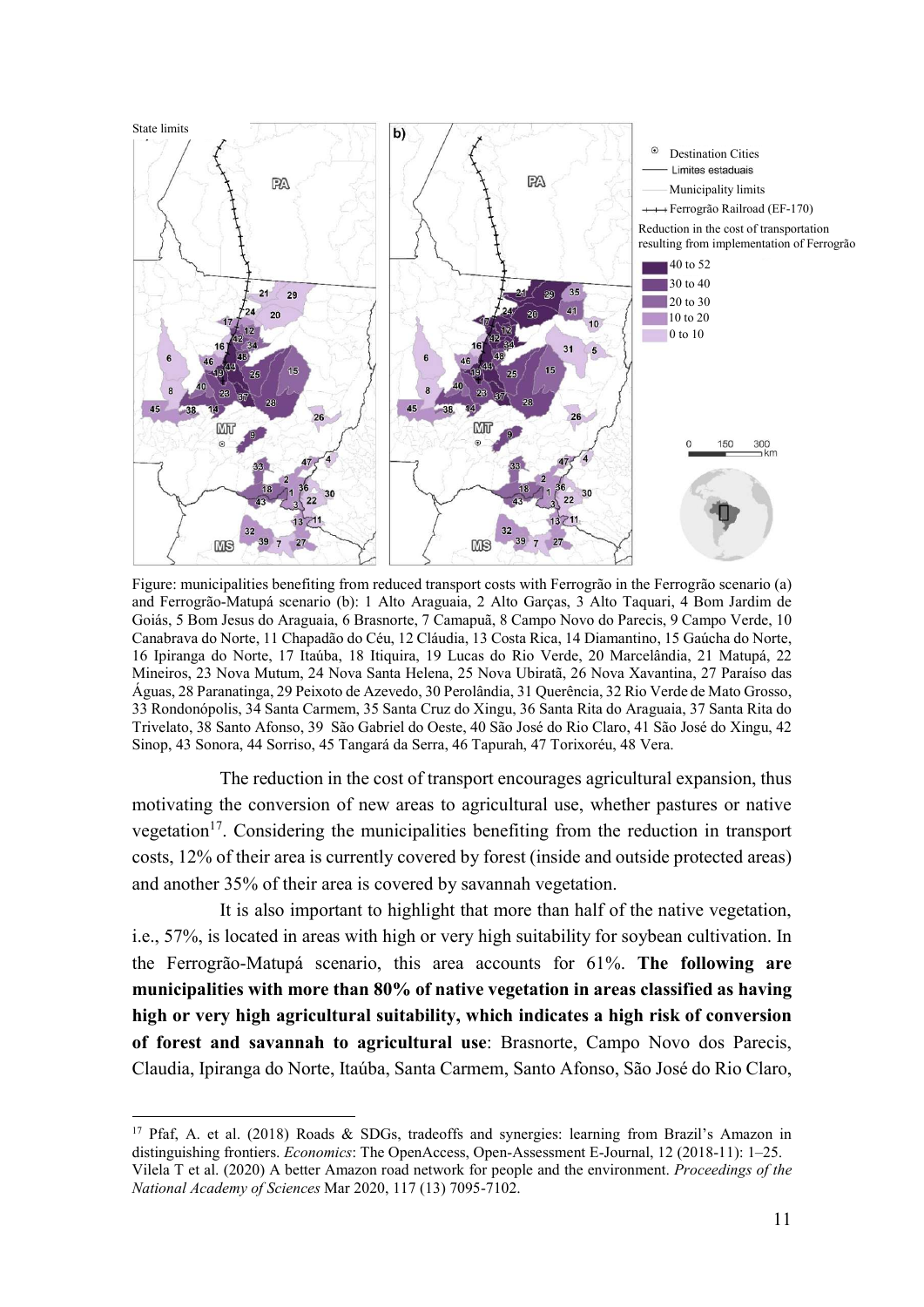Sinop, Tangará da Serra, Vera, Sorriso, Diamantino, Nova Mutum, Nova Ubiratã, Tapurah, Lucas do Rio Verde, Santa Rita do Trivelato, Nova Santa Helena, Sonora and Paraíso das Águas.

The information from the CAR<sup>18</sup> profile helps to understand the environmental vulnerability of the region under analysis. Of the municipalities at risk of deforestation due to soybean farming expansion, it is important to highlight those with the largest area of illegal deforestation, such as: Sorriso, Campo Novo dos Parecis, Diamantino, Nova Mutum, Nova Ubiratã, Brasnorte, Ipiranga do Norte and Tapurah.

The analyzes of the layers of protected areas (PA) and priority areas for the conservation of biodiversity (APCB)<sup>19</sup> provide more evidence of the risk of socioenvironmental impacts. There are 38 thousand km² of AP that intersect the affected municipalities in the Ferrogrão scenario and 44 thousand km² in the case of the Ferrogrão-Matupá scenario. The analysis of the APCB shows that the municipalities benefiting from the reduction in transport costs concentrate 48 thousand km² of native vegetation with some degree of conservation priority in the Ferrogrão scenario and 56 thousand km² in the Ferrogrão-Matupá scenario.

Based on the land usage projected for 2030 in the UFMG OPTIMIZAGRO<sup>20</sup> model, a deforestation of 53,113.5 km<sup>2</sup> of native forest within the Ferrogrão logistic basin is expected between the years 2019 to 2030. The loss of forests in the Ferrogrão logistic basin would reach 28% in 2030. About 21.7% of the expected agricultural expansion is expected to occur through the conversion of native forests.

### IV – Conclusions

Environmental licensing is the most relevant and consolidated instrument of the National Environmental Policy, instituted by Law No. 6,938/1981. According to such law, environmental licensing shall apply, without exception, to all activities or developments "that use environmental resources, that are actually or potentially polluting or that are capable of causing environmental degradation, in any manner (...) which shall require prior environmental licensing" (article 10). This provision is endowed with broad constitutional protection, and the Federal Supreme Court's standing is firm in the sense

<sup>18</sup> https://csr.ufmg.br/radiografia\_do\_car/

<sup>&</sup>lt;sup>19</sup> Priority areas and actions for conservation, sustainable use and sharing of benefits from biodiversity, defined by the Ministry of the Environment, represent an important public policy instrument aimed at decision-making regarding the planning and implementation of suitable measures for conservation and recovery and the sustainable use of ecosystems. This instrument guides initiatives such as the creation of conservation units, environmental licensing, inspection and promotion of sustainable use and environmental regularization. The identification of such priority areas and actions are regulated by Decree No. 5092/2004, Decree No. 5758/2006, and Ordinance No. 9/2007 of the Ministry of the Environment.

<sup>20</sup> Gouvello C, Soares-Filho B, Nassar A, Schaeffer A, Jorge F, Nogueira W (2010) Brazil Low-carbon Country Case Study . Washington, DC: World Bank.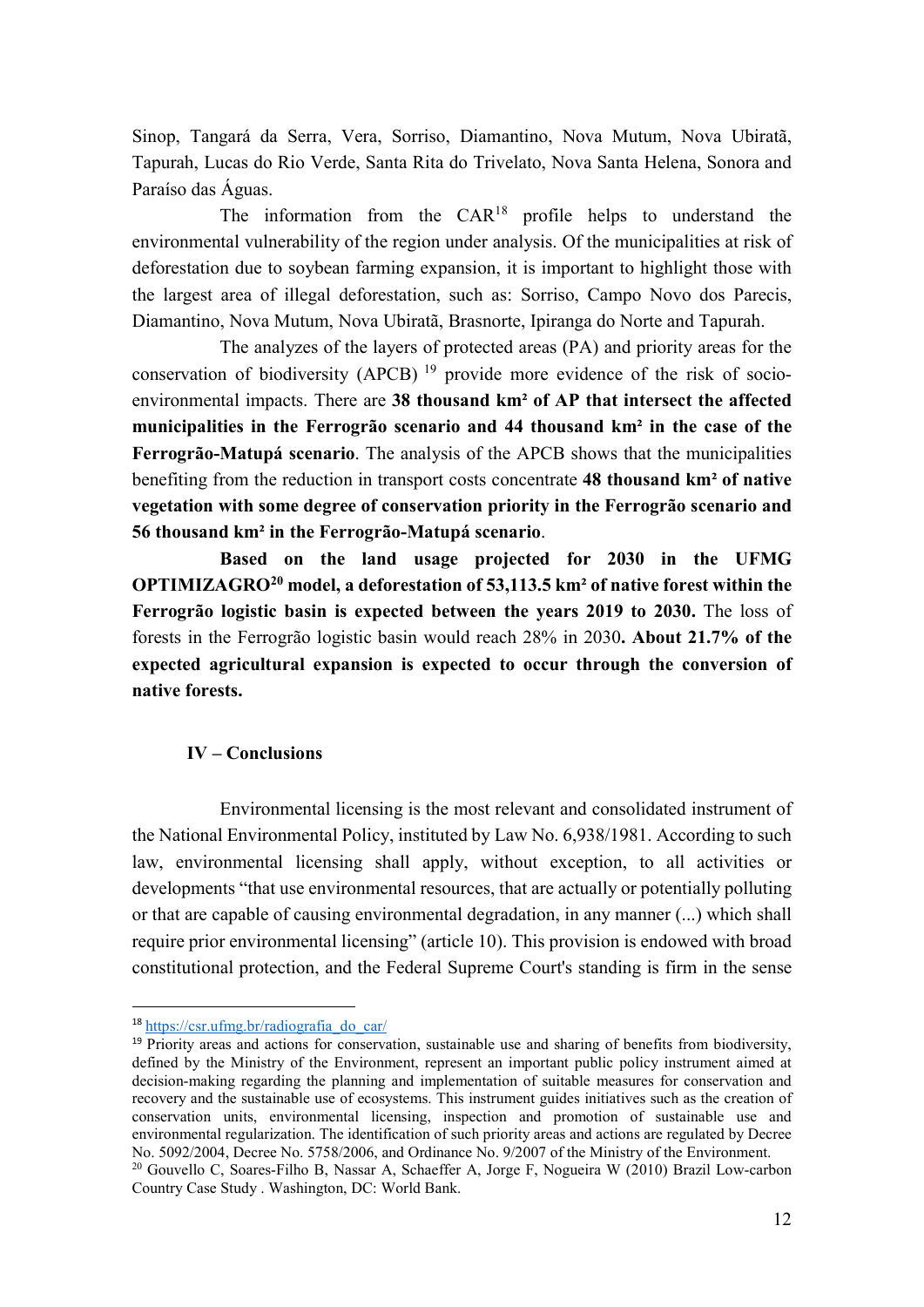that "developments and economic activities will only be deemed lawful and constitutional when they comply with all applicable environmental protection rules."<sup>21</sup>

In general terms, PL No. 3,729/2004 subverts the constitutional logic by making environmental licensing an exception, since: (i) an extensive list of licensing waivers is provided for, covering impactful sectors, such as agroforestry activities; (ii) the vast majority of projects, i.e., all those that qualify as not having significant impact, will be subject to Adhesion and Commitment Licensing, a modality in which the license is issued automatically by an electronic system, based on self-declared information and without any prior analysis by the environmental agency; (iii) only projects potentially causing significant degradation of the environment, which account for the small percentage of all projects, will be subject to regular licensing, upon prior analysis by the licensing agency.

 In all cases, according to PL No. 3,729/2004, the environmental agency is prohibited from demanding the adoption of environmental conditions (prevention, mitigation and compensation measures) from the developer in order to combat deforestation resulting from the establishment and operation of the development. Furthermore, the proposal ignores the issue of climate change. The activities of land usage change, directly related to deforestation, and agriculture and livestock are the main sources of emission of gases that cause climate change in Brazil, accounting for 72% of the total.

In this analysis, the potential impacts of two specific projects were evaluated, which appear as priorities in the plans of the federal government and which, given the absence of preventive measures generated by PL No. 3,729/2004, may become important vectors of illegal deforestation in the Legal Amazon, undermining Brazil's ability to meet the goals of the Paris Agreement.

Regarding the first, highway BR-319, it should be noted that around 95% of the accrued deforestation in the Amazon and 85% of forest fires are concentrated within a radius of up to 5.5 km surrounding roads. According to the Federal University of Minas Gerais – UFMG, the paving of the BR-319 highway, in a scenario without environmental governance, as proposed by PL No. 3,729/2004, could generate: (i) a significant increase in deforestation, which may reach 9.4 thousand km² per year by 2050 in the state of Amazonas, a rate similar to that verified in 2019 for the entire Legal Amazon region; (ii) the accrued deforestation in Amazonas would reach about 170 thousand km², four times greater than the projected value if the historical average figures verified between the years 2012 and 2016 were maintained; (iii) accrued CO2 emissions would reach 8 billion tons, more than four times the forecast for the scenario without the paving of the highway, equivalent to the emission of twenty-two years of deforestation in the Legal Amazon,

<sup>&</sup>lt;sup>21</sup> Federal Supreme Court. Full Court. Direct Unconstitutionality Action No. 6288. Reporting Justice Rosa Weber. Official Gazette of the Federal Government, electronic edition of December 2, 2020.